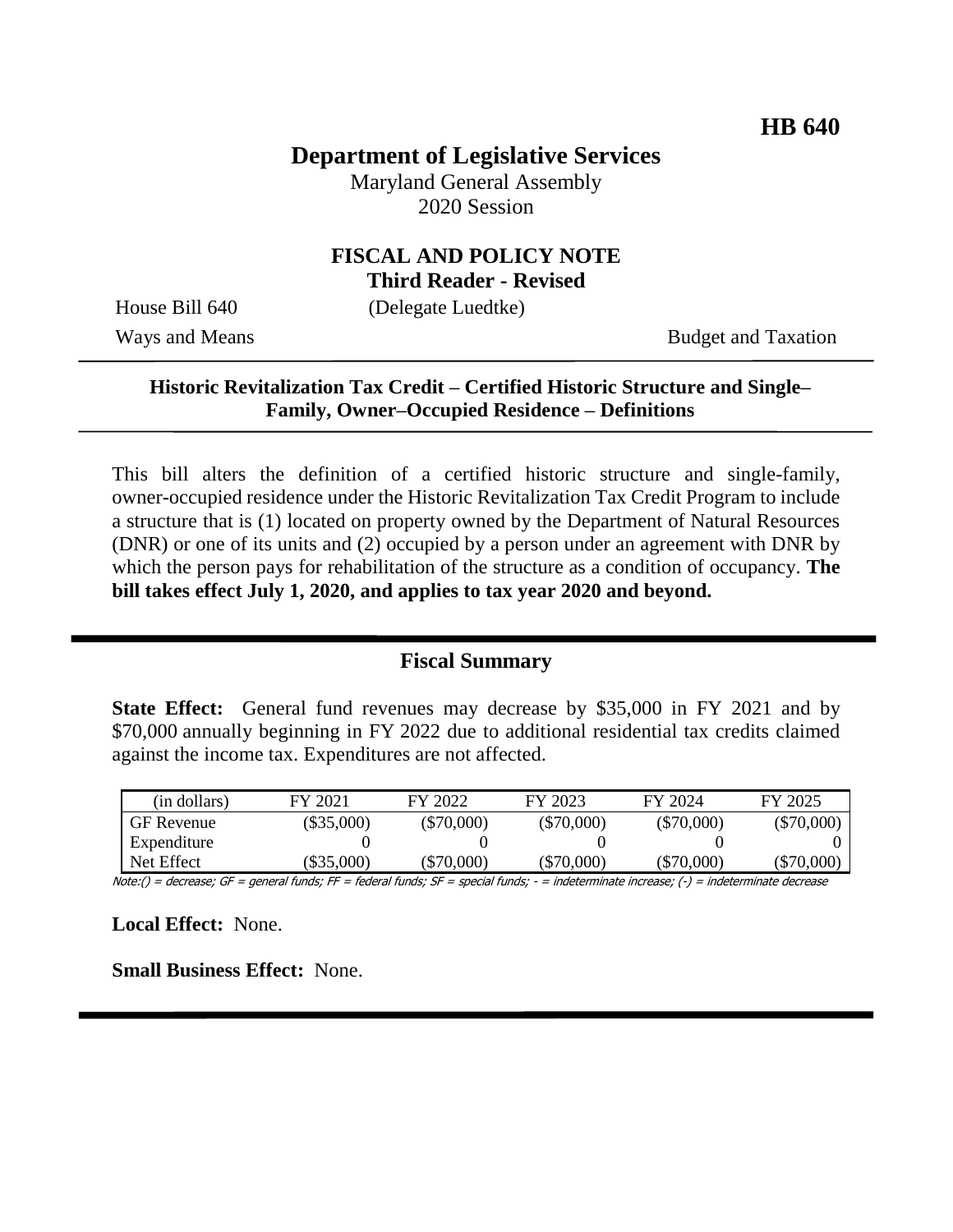# **Analysis**

**Current Law:** The Maryland Historical Trust (MHT) evaluates the historic significance of a structure. A certified historic structure is a structure that is (1) individually listed on the National Register of Historic Places; (2) designated as a historic property under local law and determined to be eligible for listing in the National Register; (3) located in a historic district listed on the National Register of Historic Places or in a local historic district and determined to be eligible for listing on the National Register of Historic Places and is certified to be contributing to the district or area; or (4) located in a certified historic heritage area and certified by the Maryland Heritage Areas Authority as contributing to the area.

A certified historic structure does not include a structure that is owned by the State, a political division of the State, or the federal government.

## **Background:**

## *Historic Revitalization Tax Credit Program*

The Historic Revitalization Tax Credit Program provides tax credits for commercial, small commercial, and owner-occupied residential property rehabilitations. The value of the refundable credit is based on the type of rehabilitation undertaken and up to a percentage of qualified rehabilitation expenditures, as follows:

- 20% for the rehabilitation of a single-family, owner-occupied residence, or a small commercial project; and
- 20% for the commercial rehabilitation of a certified historic structure or 25% if certain energy efficiency standards are met.

The value of the tax credit may not exceed (1) for a commercial rehabilitation (any building that is not a single-family, owner-occupied residence, or small commercial project), \$3 million or the maximum amount specified under the initial credit certificate or (2) for all other rehabilitations, \$50,000. These maximum values are increased if a project meets certain requirements and is located within a federal opportunity zone.

Applying for the credit is a three-part process administered by MHT within the Maryland Department of Planning.

#### *Commercial Program*

HB 640/ Page 2 The commercial program includes the rehabilitation of certified historic structures and is the largest component of the program. The commercial credit is a budgeted tax credit and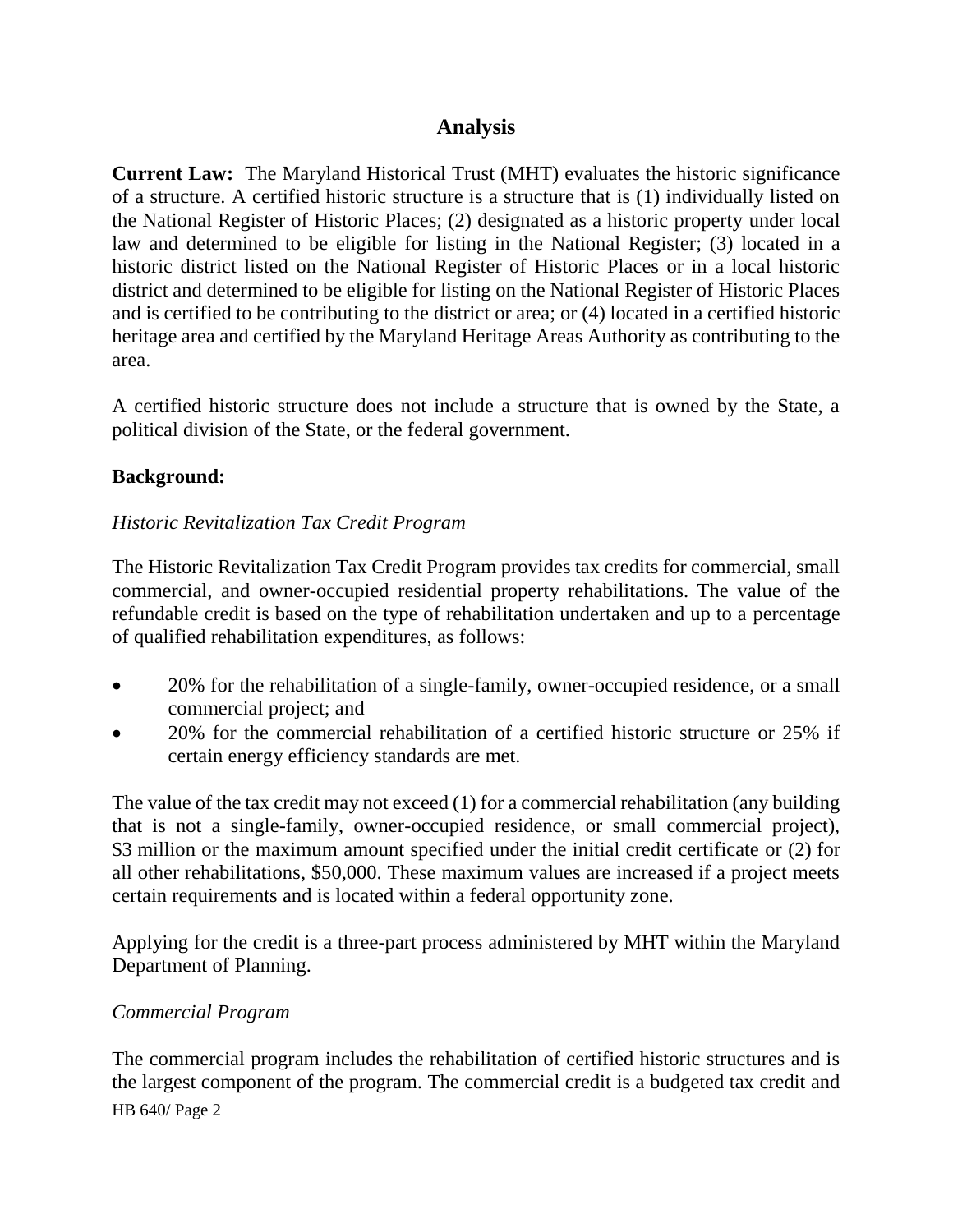the Governor must appropriate funds to the program annually through fiscal 2024. The Governor is not required to appropriate an amount to the reserve fund in each year. MHT awards credits through a competitive process, with the amount awarded each year generally limited to the amount appropriated to the program.

#### *Small Commercial Project Program*

Chapter 601 of 2014 established credit eligibility for certain small commercial projects. Applicants must apply to MHT in order to qualify and receive an initial credit certificate. MHT may award a maximum of \$4.0 million in credits between January 1, 2015, and June 30, 2024.

A small commercial project is the rehabilitation of a structure if the qualified rehabilitation expenditures do not exceed \$500,000 and the structure is (1) primarily used for commercial, income-producing purposes; (2) a residential unit in a consecutive series of similar residential units that are arranged in a row, side by side, and is sold as part of a specified development project; or (3) an agricultural or post-World War II structure that meets certain requirements.

#### *Residential Program*

MHT can award tax credits for the rehabilitation of a single-family, owner-occupied residence through June 30, 2024. A single-family, owner-occupied residence is a structure or a portion of a structure occupied by the owner and the owner's immediate family as their primary or secondary residence. A single-family, owner-occupied residence also includes a residential unit in a cooperative project owned or leased to a cooperative housing corporation and leased for exclusive occupancy to, and occupied by, a member of the corporation and the member's immediate family.

#### *Maryland Resident Curatorship – Department of Natural Resources*

Established in 1982, the Maryland Resident Curatorship Program offers a person the right to lifetime tenancy in a historic property in exchange for restoring and maintaining the property and periodically sharing it with the public. DNR estimates that about 40 of these properties may be eligible for the Historic Revitalization Tax Credit Program under the bill's specifications.

**State Fiscal Effect:** The bill expands the definition of certified historic structure and single-family, owner-occupied residence to include a structure that is owned by DNR and occupied by a person under an agreement by which the person pays for rehabilitation of the structure as a condition of occupancy.